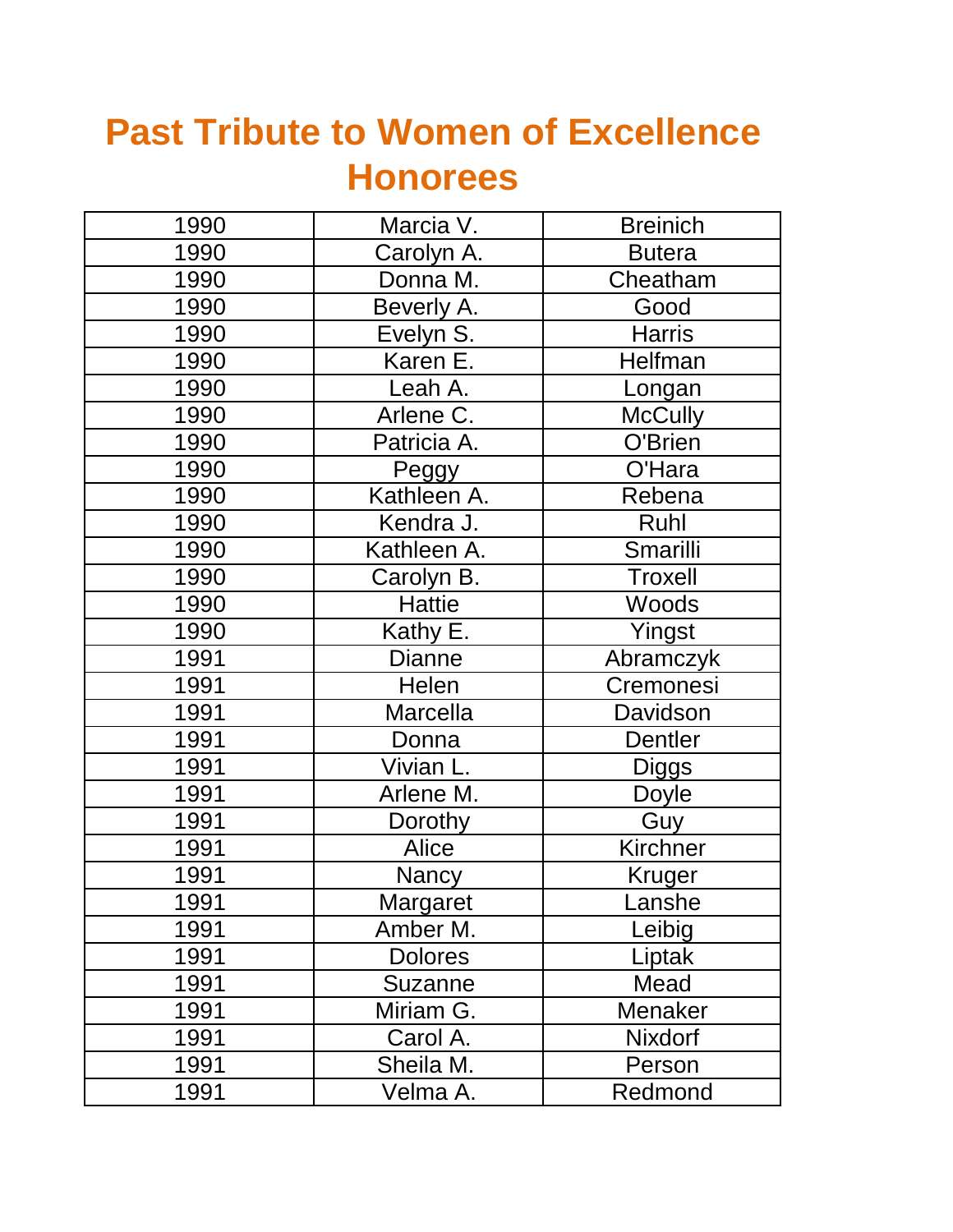| 1991 | Marthena     | Sams               |
|------|--------------|--------------------|
| 1991 | Susan J.     | Uhl                |
| 1991 | Willie G.    | <b>Woods</b>       |
| 1992 | Karen S.     | <b>Ball</b>        |
| 1992 | Tita         | Carlson            |
| 1992 | Esther C.    | <b>Dundore</b>     |
| 1992 | Barbara L.   | Eisenhart          |
| 1992 | Betty C.     | Fortner            |
| 1992 | Rachelle H.  | Goto               |
| 1992 | Tara B.      | Hafer              |
| 1992 | Nellie S.    | Huber              |
| 1992 | Laura L.     | Landman            |
| 1992 | June D.      | Lehr               |
| 1992 | Lisa A.      | Lutz               |
| 1992 | Sandra M.    | Raynes             |
| 1992 | Carol A.     | <b>Ritter</b>      |
| 1992 | Susan H.     | <b>Sallade</b>     |
| 1992 | Sara J.      | Songy              |
| 1992 | Stephanie V. | Sorenson           |
| 1992 | Mary Anne    | Whiteman           |
| 1993 | Lauralee B.  | <b>Baker-Starr</b> |
| 1993 | Leta M.      | <b>Beam</b>        |
| 1993 | Elizabeth    | Dougherty          |
| 1993 | Eleanor S.   | Gathany            |
| 1993 | Dorothy Jean | Gish               |
| 1993 | Mary E.      | Hill               |
| 1993 | Mary E.      | James              |
| 1993 | Barbara Jo   | Keller             |
| 1993 | Joyce L.     | Kieffer            |
| 1993 | Suzanne G.   | <b>Kranz</b>       |
| 1993 | Elvira       | Lopez Greene       |
| 1993 | Terri A.     | Martini            |
| 1993 | Karen E.     | <b>McKinley</b>    |
| 1993 | Nancy E.     | Morgan             |
| 1993 | Darlene      | Rickenbach         |
| 1993 | Jeannine M.  | Rogowicz           |
| 1993 | Mary Anne    | Van Arsdale        |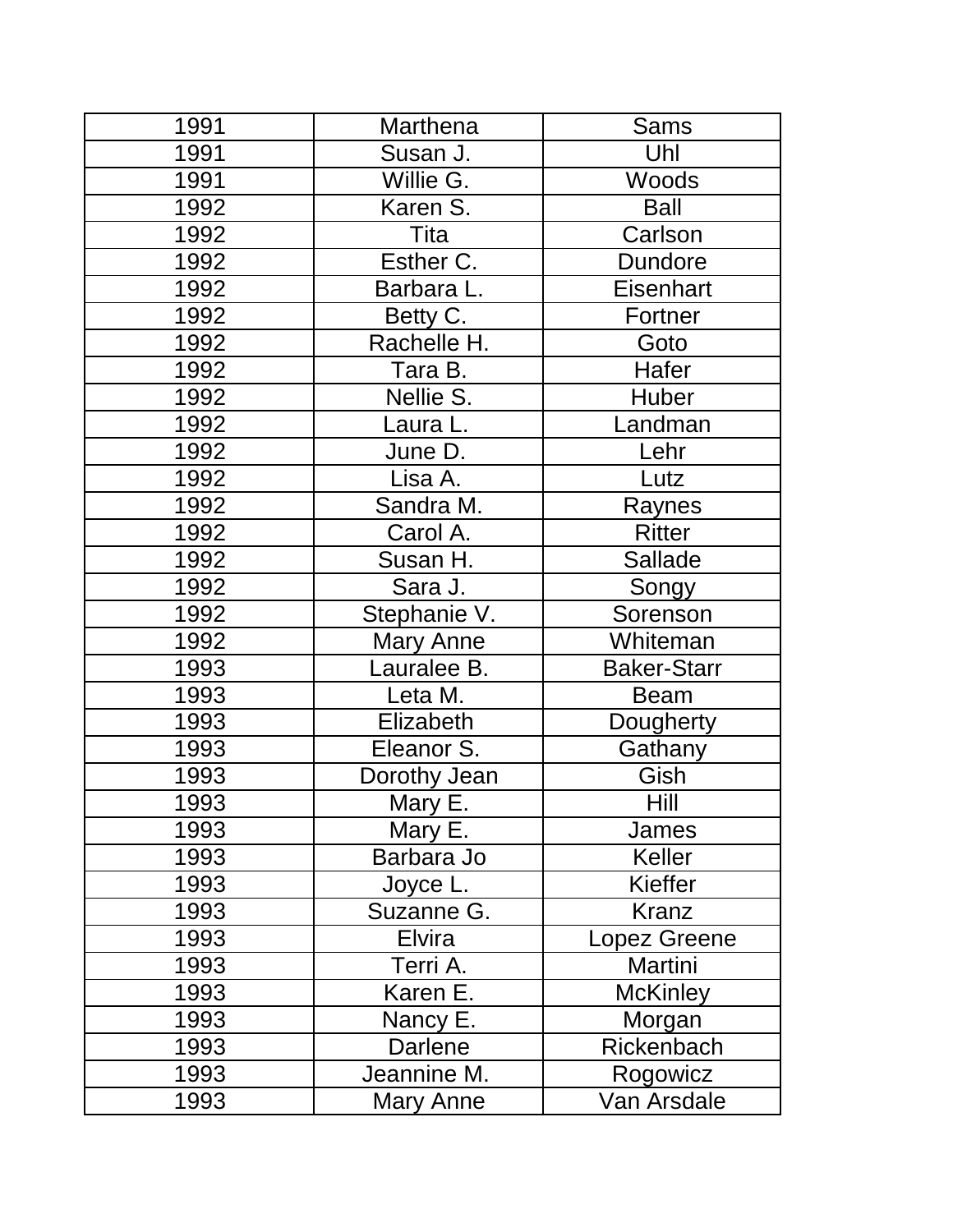| 1993 | Linda V.         | Wetterau              |
|------|------------------|-----------------------|
| 1994 | Virginia L.      | <b>Crews</b>          |
| 1994 | Susan A.         | <b>Edwards</b>        |
| 1994 | Janice L.        | <b>Esworthy</b>       |
| 1994 | Frances J.       | Handley               |
| 1994 | Wendy A.         | <b>Hyser</b>          |
| 1994 | <b>Nancy</b>     | Karlik Surridge       |
| 1994 | Lori A.          | Klucker               |
| 1994 | <b>Nina</b>      | Loftin                |
| 1994 | Tina             | Manoogian-King        |
| 1994 | Sharon H.        | Manton                |
| 1994 | Judith A.        | <b>Redlawsk</b>       |
| 1994 | Mary A.          | Roth                  |
| 1994 | Jacqueline E.    | Rothschild            |
| 1994 | Dana             | Scaduto               |
| 1994 | <b>Bonita</b>    | <b>Simpson-Raines</b> |
| 1994 | Mary Ann         | Williard              |
| 1994 | Marian W.        | Wright                |
| 1995 | Barbara G.       | <b>Blyth</b>          |
| 1995 | Susan M.         | <b>Derk</b>           |
| 1995 | Ruth             | Fetterhoff            |
| 1995 | Jan              | Fletcher              |
| 1995 | Patricia         | Gingrich              |
| 1995 | Victoria         | Gittlen               |
| 1995 | Cindy L.         | Gress                 |
| 1995 | Janet P.         | Hoffman               |
| 1995 | Susan M.         | <b>Jenkin</b>         |
| 1995 | Michele Monoghan | <b>Nicholas</b>       |
| 1995 | Angela M.        | Norkiewicz            |
| 1995 | Cynthia West     | Presley               |
| 1995 | Louise K.        | Reich                 |
| 1995 | Deborah S.       | <b>Saline</b>         |
| 1995 | Judith B.        | Schimmel              |
| 1995 | <b>Christine</b> | <b>Sears</b>          |
| 1995 | Karen            | <b>Shustack</b>       |
| 1995 | Karen A.         | Snyder                |
| 1995 | Amy M.           | Snyder                |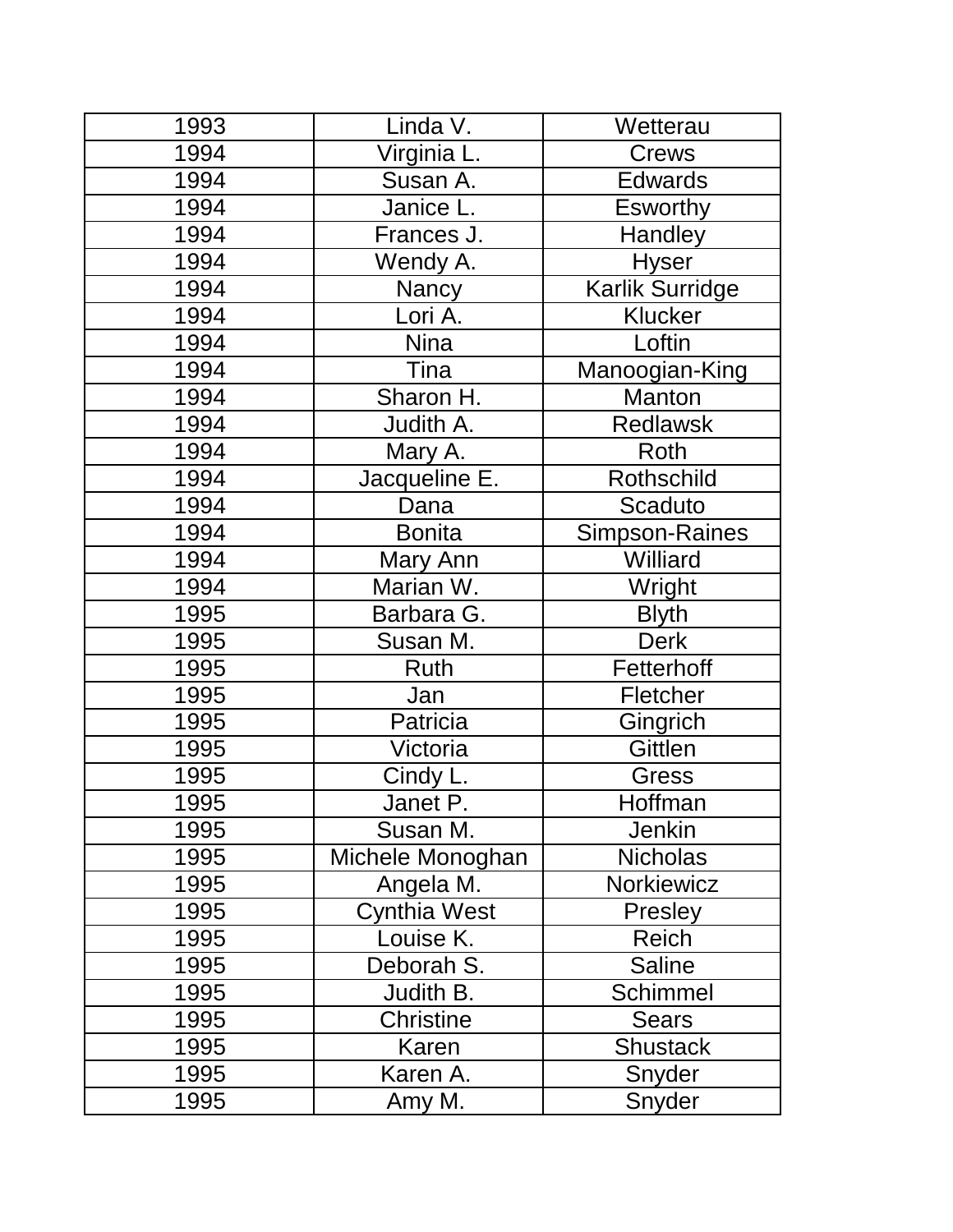| 1995 | Joni F.          | Ward                 |
|------|------------------|----------------------|
| 1996 | Fay A.           | <b>Dautrich</b>      |
| 1996 | Anne H.          | Kanavy               |
| 1996 | Martha H.        | Marland              |
| 1996 | Deborah S.       | <b>Miller</b>        |
| 1996 | Beverly J.       | <b>Nawa</b>          |
| 1996 | Pamela           | Nothstein            |
| 1996 | Carrie J.        | Pecht                |
| 1996 | Catherine        | Pomanti              |
| 1996 | Carolyn Runyan   | Price                |
| 1996 | Kathleen M.      | Rhyne                |
| 1996 | Gwendolyn I.     | <b>Richards</b>      |
| 1996 | Linda L.         | <b>Ritter</b>        |
| 1996 | Traci I.         | Self                 |
| 1996 | Sandy            | Senich               |
| 1996 | Kathleen L.      | <b>Sitler</b>        |
| 1996 | Tara             | <b>Stevens</b>       |
| 1996 | Barbara A.       | Thompson             |
| 1996 | Diane M.         | <b>Tokarsky</b>      |
| 1997 | Mary             | <b>Balciar</b>       |
| 1997 | Susan            | <b>Betz Dittmann</b> |
| 1997 | Joyce            | <b>Book</b>          |
| 1997 | Michele P.       | Campbell             |
| 1997 | Ann M.           | Carls                |
| 1997 | Margaret E.      | <b>Davitt</b>        |
| 1997 | Sherri I         | Farr                 |
| 1997 | Deborah          | Faucette             |
| 1997 | Joyce S.         | Freeman              |
| 1997 | <b>Ida Marie</b> | Gentzler             |
| 1997 | Carolyn          | Gibboney             |
| 1997 | Jane E.          | Madio                |
| 1997 | Rosanne T.       | Placey               |
| 1997 | Connie L.        | Reber                |
| 1997 | Kimberly K.      | <b>Schaller</b>      |
| 1997 | Linda R.         | Schroeder            |
| 1997 | Sheryl M.        | <b>Simmons</b>       |
| 1998 | Cathy A.         | <b>Bona</b>          |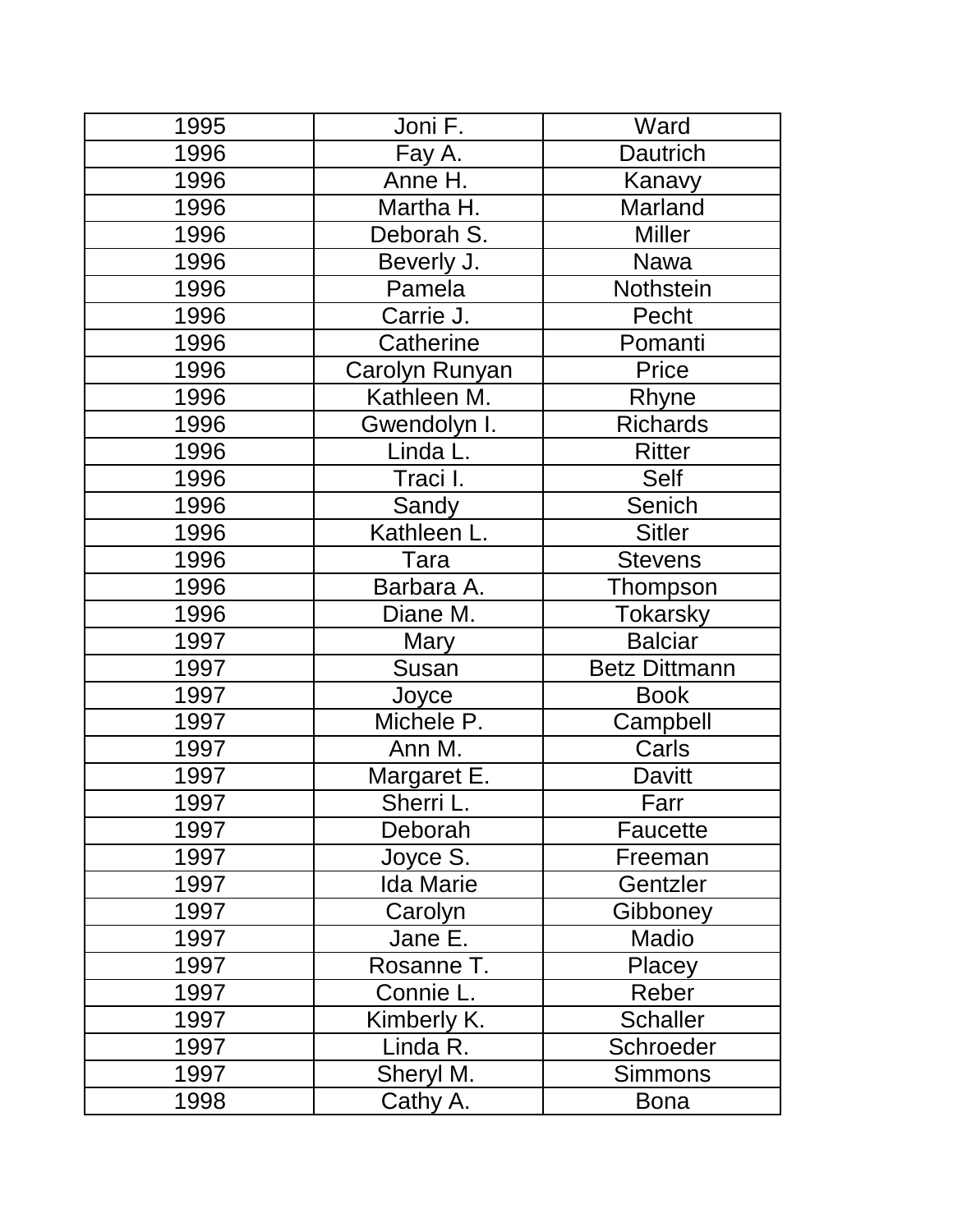| 1998 | Joanna M.          | Cain             |
|------|--------------------|------------------|
| 1998 | Susan L.           | <b>Davies</b>    |
| 1998 | Cindy              | Farkas           |
| 1998 | Mary Jane          | <b>Forbes</b>    |
| 1998 | Mary G.            | <b>Heatherly</b> |
| 1998 | Jacqueline J.      | <b>Heisse</b>    |
| 1998 | Debra S.           | <b>Klick</b>     |
| 1998 | Jane               | Koppenheffer     |
| 1998 | Carol A.           | Liberty          |
| 1998 | Sylvia J.          | <b>Morris</b>    |
| 1998 | <b>Trudie</b>      | Olkowski         |
| 1998 | Lisa A.            | Ravenel          |
| 1998 | Carole C.          | <b>Rich</b>      |
| 1998 | Mary Lou           | <b>Riker</b>     |
| 1998 | Catherine E.       | <b>Walters</b>   |
| 1998 | Jeannette          | Zerby            |
| 1999 | <b>Stacy</b>       | <b>Benson</b>    |
| 1999 | Patricia M.        | <b>Bosma</b>     |
| 1999 | Lois B.            | Copeland         |
| 1999 | Colleen R.         | Ensinger         |
| 1999 | <b>Holly</b>       | <b>Hassett</b>   |
| 1999 | <b>Judy Norris</b> | <b>Himes</b>     |
| 1999 | Louise             | Hutchison        |
| 1999 | Mary C.            | Johnston         |
| 1999 | Marilynn           | Kanenson         |
| 1999 | <b>Bonnie</b>      | Kosman           |
| 1999 | Doris K.           | <b>Ney</b>       |
| 1999 | Susan              | Piggott          |
| 1999 | Susan              | Shebosky         |
| 1999 | Susan D.           | <b>Simms</b>     |
| 1999 | Kimberly G.        | Warren           |
| 1999 | Dianna K.          | <b>Wills</b>     |
| 1999 | Karen              | Yarrish          |
| 1999 | Linda M.           | Zeigler          |
| 2000 | <b>Sheron</b>      | <b>Andrews</b>   |
| 2000 | Walda              | Ansel            |
| 2000 | Lillian            | <b>Bates</b>     |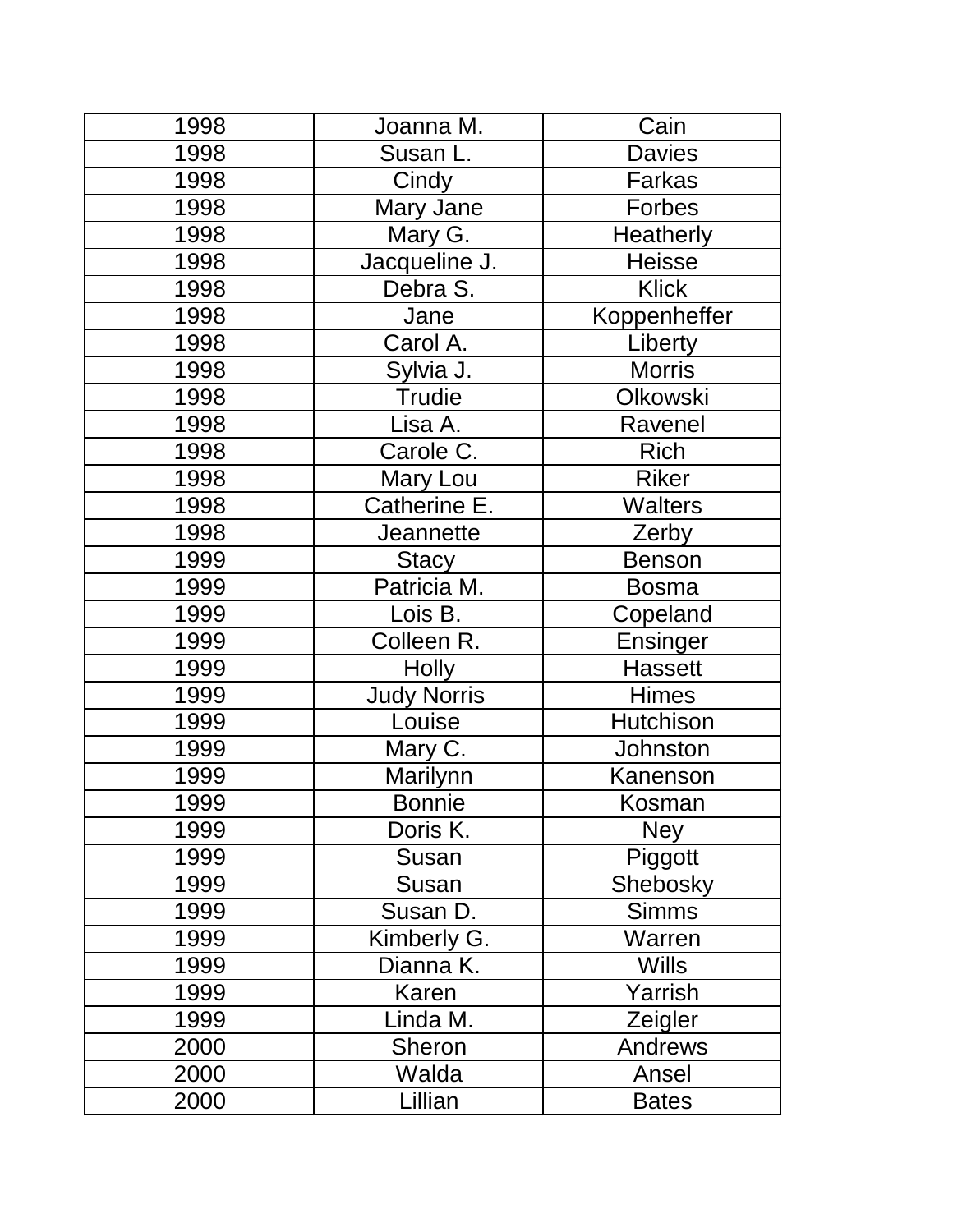| 2000 | Roxann L.           | <b>Burke</b>     |
|------|---------------------|------------------|
| 2000 | Tanya L.            | <b>Butler</b>    |
| 2000 | Rebecca             | Christoff        |
| 2000 | Cyndy               | Cosner           |
| 2000 | Camille             | Erice            |
| 2000 | OiYun               | Gonzalez         |
| 2000 | <b>Barbara</b>      | Groce            |
| 2000 | <b>Karen Martin</b> | Johnson          |
| 2000 | <b>Nancy</b>        | Karlik Surridge  |
| 2000 | Monica              | <b>Kline</b>     |
| 2000 | Elizabeth           | Kopp             |
| 2000 | Philomena           | Krosmisco        |
| 2000 | <b>Katie</b>        | <b>Kunz</b>      |
| 2000 | Sharon              | Marburger        |
| 2000 | Kimberly A.         | <b>McSweeney</b> |
| 2000 | Kathy               | <b>Mrksic</b>    |
| 2000 | Elizabeth P.        | Mullaugh         |
| 2000 | Cassandra W.        | Pepinsky         |
| 2000 | Anita M.            | Smith            |
| 2000 | Teresa M.           | Smith            |
| 2000 | Jessie L.           | Smith            |
| 2000 | Carol A.            | <b>Steinour</b>  |
| 2000 | Rhodia D.           | <b>Thomas</b>    |
| 2000 | Linda K.            | Weir             |
| 2001 | Sharia              | <b>Benn</b>      |
| 2001 | <b>Martha</b>       | Davenport        |
| 2001 | Helen               | Gemmill          |
| 2001 | Ellen J.            | <b>Harles</b>    |
| 2001 | <b>Martin</b>       | <b>Haubrich</b>  |
| 2001 | Susan               | <b>Hubley</b>    |
| 2001 | Susan H.            | <b>Kunisky</b>   |
| 2001 | <b>Nancy</b>        | May              |
| 2001 | <b>Kristen</b>      | Olewine          |
| 2001 | Roberta             | Penny            |
| 2001 | Yolanda G.          | Perry            |
| 2001 | Carolyn F.          | Scanlon          |
| 2001 | Cara-Lynne          | Schengrund       |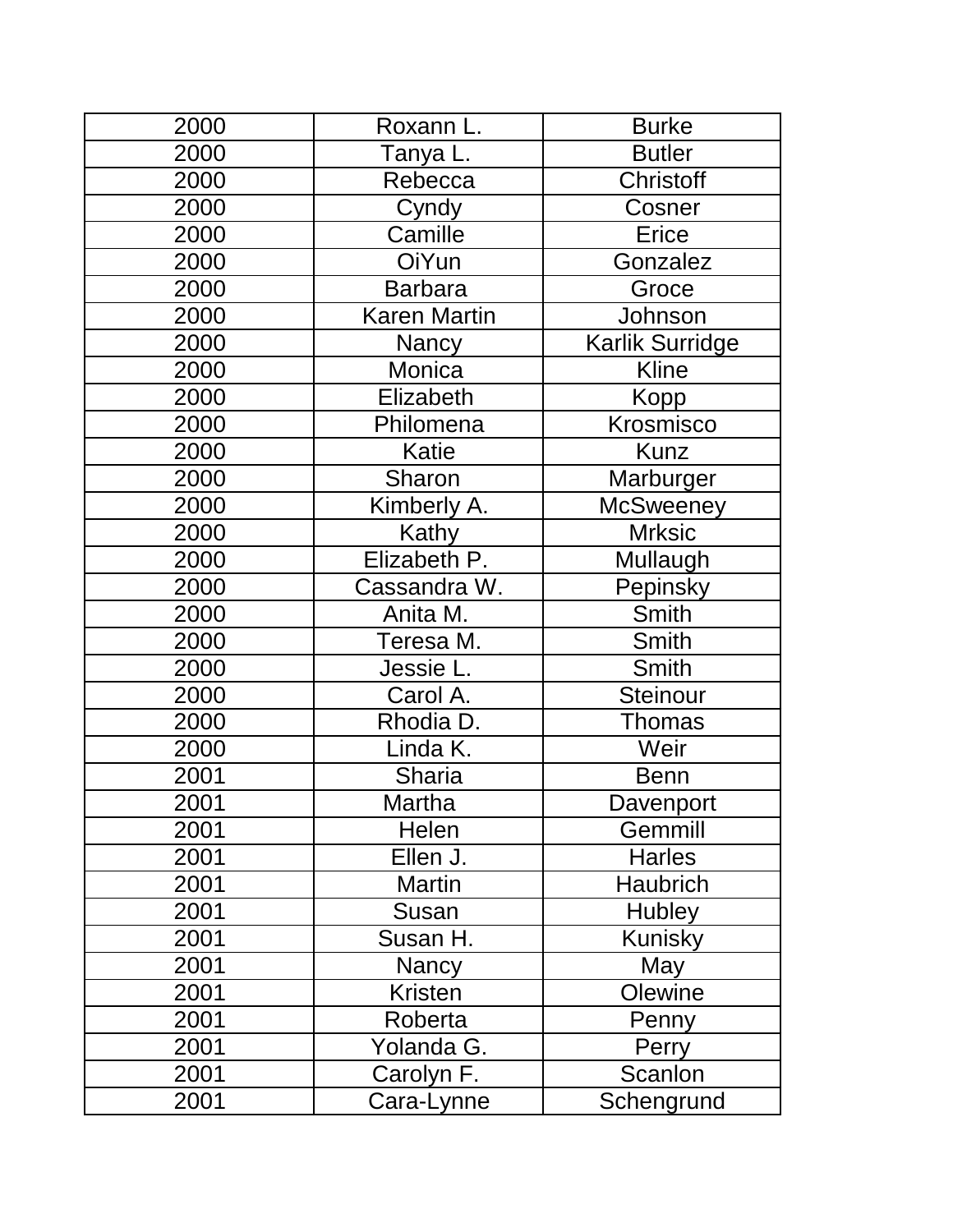| 2001 | Barbara L.            | <b>Shelton</b>   |
|------|-----------------------|------------------|
| 2001 | Alyce                 | Spector          |
| 2001 | Gena                  | <b>Tallarico</b> |
| 2001 | Naomi                 | <b>Zeiders</b>   |
| 2002 | Lori                  | Fair             |
| 2002 | Pat                   | Gingrich         |
| 2002 | <b>Michelle</b>       | Gloeckler        |
| 2002 | <b>Valerie Corbin</b> | Ketchen          |
| 2002 | <b>Vicki</b>          | <b>Kulina</b>    |
| 2002 | Charis                | Mincavage        |
| 2002 | Grace M.              | Pollock          |
| 2002 | Josetta               | Santiago         |
| 2002 | Jane                  | <b>Tompkins</b>  |
| 2002 | Cyndi                 | <b>Walters</b>   |
| 2003 | <b>Tonia Lee</b>      | Anderson         |
| 2003 | Dorothy L.            | <b>Badorf</b>    |
| 2003 | <b>Krista</b>         | <b>Baer</b>      |
| 2003 | <b>Nancy</b>          | <b>Besch</b>     |
| 2003 | Carol P.              | <b>Cocheres</b>  |
| 2003 | Deb                   | Cohen            |
| 2003 | Sandy                 | Cullen           |
| 2003 | <b>Melissa</b>        | Hoover           |
| 2003 | Lisa M.               | <b>Hultquist</b> |
| 2003 | JJ.                   | Kerr             |
| 2003 | Linda                 | <b>Kreiser</b>   |
| 2003 | Susan                 | .entz            |
| 2003 | <b>Dolores</b>        | Liptak           |
| 2003 | Ann                   | Mudgett          |
| 2003 | Yvette                | Porter           |
| 2003 | <b>Bonnie</b>         | Pyett-Mora       |
| 2003 | Delilah               | Rumberg          |
| 2003 | Sharon                | <b>Stabinski</b> |
| 2003 | <b>Rhonda Markle</b>  | Weaver           |
| 2003 | <b>Mikell</b>         | Worley           |
| 2004 | Kristen E.            | Anderson         |
| 2004 | Susan E.              | <b>Bruce</b>     |
| 2004 | Suzanne               | <b>Chrisemer</b> |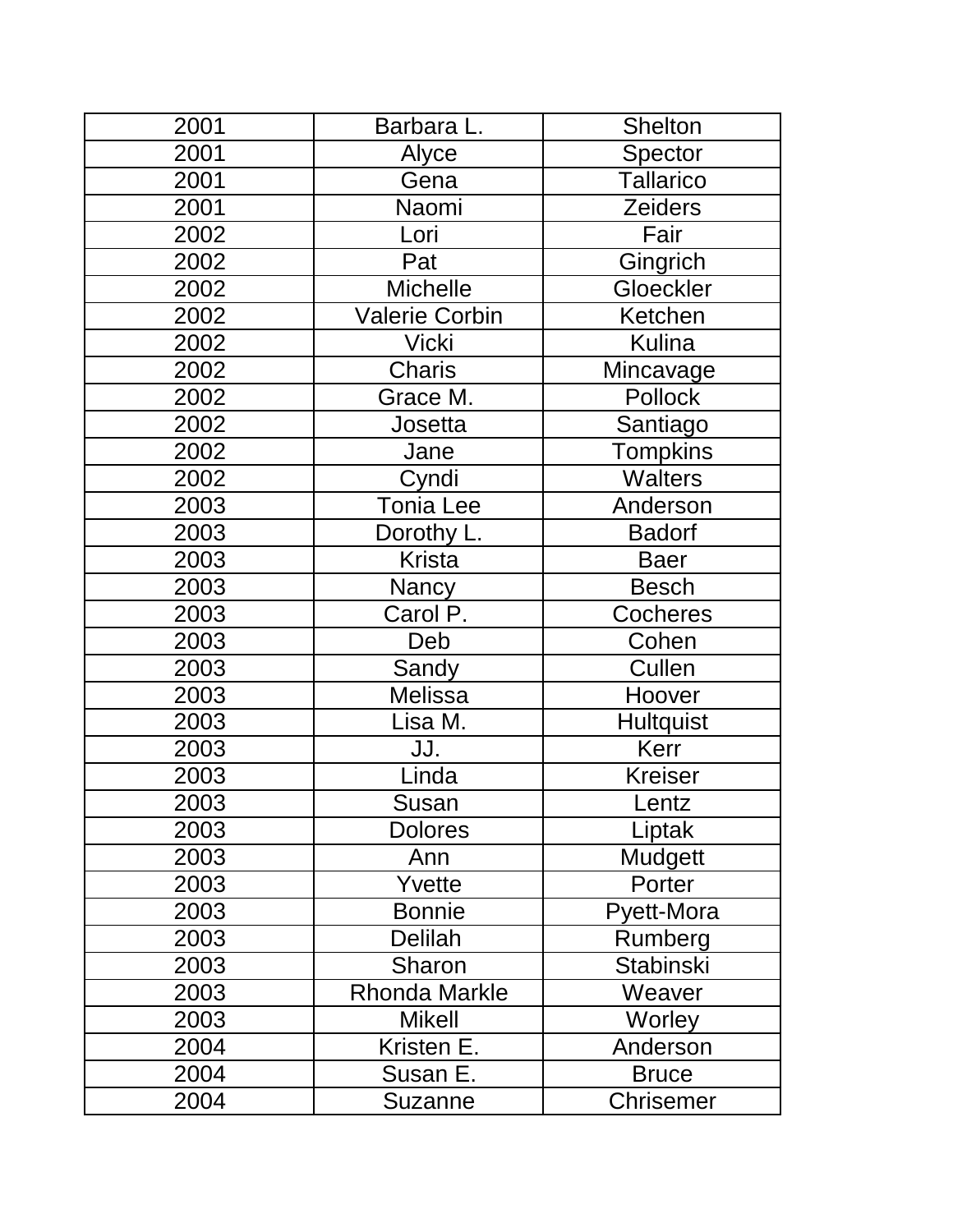| 2004 | Deborah E.   | Curcillo              |
|------|--------------|-----------------------|
| 2004 | Jennifer L.  | Delaye                |
| 2004 | Debra        | <b>Denison Cantor</b> |
| 2004 | Nancy        | Dering Martin         |
| 2004 | Barbara L.   | <b>Dubs</b>           |
| 2004 | Judy G.      | Hample                |
| 2004 | Susan        | <b>Holtry</b>         |
| 2004 | Janice E.    | Kingsley              |
| 2004 | Amy          | Langer                |
| 2004 | Yvette R.    | Lynch                 |
| 2004 | Arlene       | Oyler                 |
| 2004 | Kathleen     | Pavelko               |
| 2004 | Carolyne     | Smith                 |
| 2004 | Norma        | Swain                 |
| 2004 | Yancie       | Toran                 |
| 2004 | Tonia        | <b>Ulsh</b>           |
| 2004 | Ann          | Webb                  |
| 2004 | Kathryn      | Widmer                |
| 2004 | Linda        | Young                 |
| 2005 | Danette K.   | <b>Blank</b>          |
| 2005 | Patricia A.  | <b>Bucek</b>          |
| 2005 | Jane F.      | <b>Burke</b>          |
| 2005 | Tracey E.    | Calhoun               |
| 2005 | Deborah J.   | Cernugel              |
| 2005 | Carole       | <b>Forker Gibbons</b> |
| 2005 | Nora A.      | <b>Habig</b>          |
| 2005 | Carol        | <b>Harris</b>         |
| 2005 | Esmeralda Y. | <b>Hetrick</b>        |
| 2005 | Louise A.    | Knight                |
| 2005 | Suzanne P.   | Landis                |
| 2005 | Lisa M. Z.   | Lyons                 |
| 2005 | Deb          | <b>Martin</b>         |
| 2005 | Gloria       | Martin-Payne          |
| 2005 | Salli A.     | <b>McGovern</b>       |
| 2005 | Pam          | <b>Miller</b>         |
| 2005 | Patricia C.  | Mooney                |
| 2005 | Pamela       | Polacek               |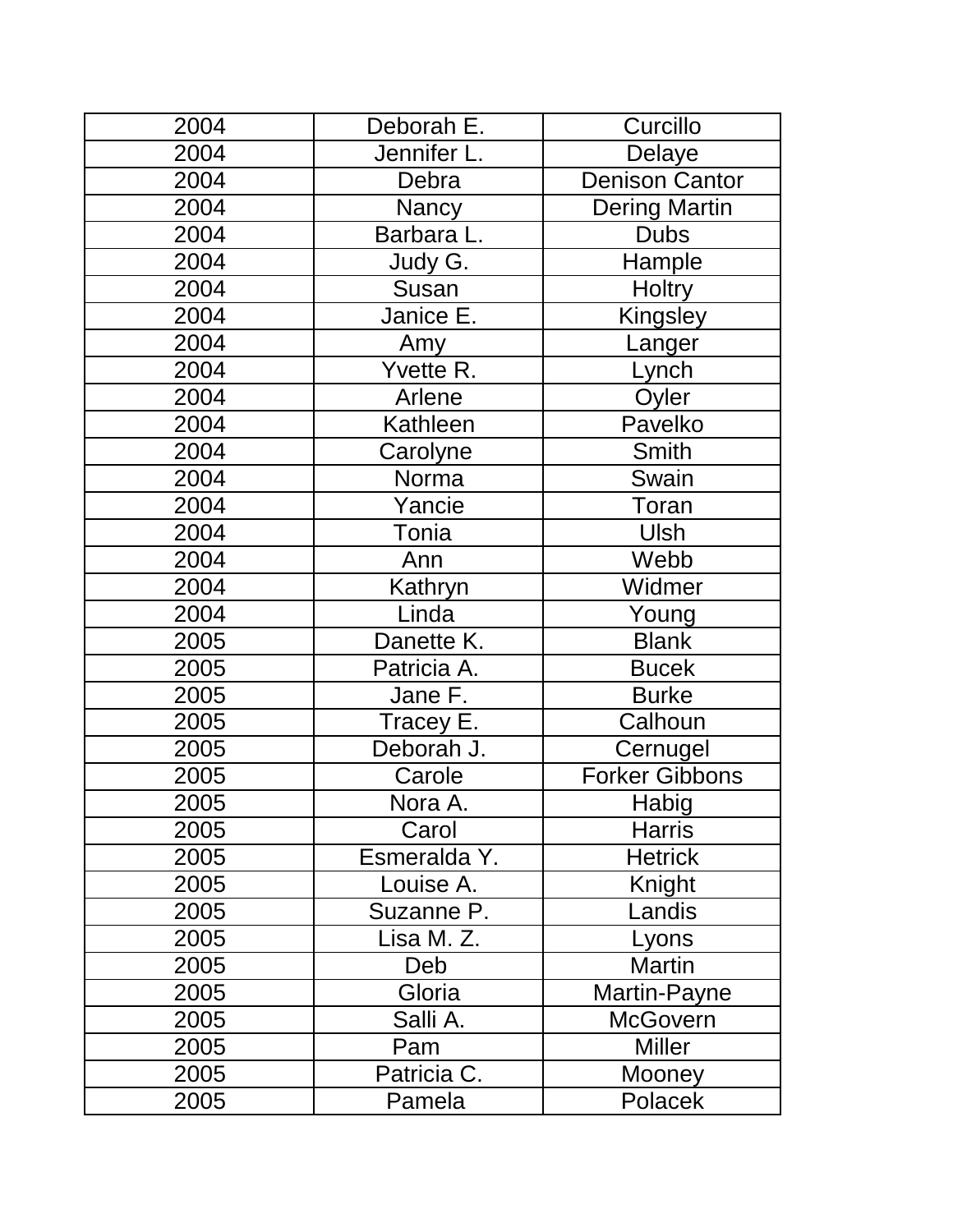| 2005 | Valerie G.     | <b>Simmons</b>       |
|------|----------------|----------------------|
| 2005 | Angie M.       | <b>Smith</b>         |
| 2005 | Pamela         | Smith-Thomas         |
| 2005 | Marsha         | <b>Stewart</b>       |
| 2005 | Tanya          | <b>Williams-Bell</b> |
| 2005 | <b>Melissa</b> | Wise                 |
| 2006 | Cindy L.       | <b>Baldwin</b>       |
| 2006 | Jewel          | Cooper               |
| 2006 | <b>MyNgoc</b>  | Dang-Nguyen          |
| 2006 | Donna          | Davidson             |
| 2006 | Jena Yvette    | East                 |
| 2006 | Lori           | Gerhard              |
| 2006 | Juanita        | Guise                |
| 2006 | Renee          | Holloman             |
| 2006 | Cynthia D.     | Lester-Moody         |
| 2006 | Kathryn M.     | <b>McGrath</b>       |
| 2006 | <b>Beverly</b> | McLean               |
| 2006 | Jessica E.     | <b>Meyers</b>        |
| 2006 | Leighann M.    | Moll                 |
| 2006 | Patricia       | <b>Murray</b>        |
| 2006 | Yolanda        | Perez-Rivera         |
| 2006 | Kim            | Pizzingrilli         |
| 2006 | Tracey L.      | Rash                 |
| 2006 | LeeAnn C.      | Shupp                |
| 2006 | Susanna        | <b>Smith</b>         |
| 2006 | Ellen M.       | Warren               |
| 2006 | Mary           | Webber Weston        |
| 2006 | Lori           | Zerbe                |
| 2007 | Anne L.        | <b>Alsedek</b>       |
| 2007 | Laura          | <b>Backhaus</b>      |
| 2007 | Margaret       | <b>Barajas</b>       |
| 2007 | Elizabeth      | <b>Barnett</b>       |
| 2007 | Julie          | <b>Botel</b>         |
| 2007 | Gladys M.      | <b>Brown</b>         |
| 2007 | Lori           | <b>Buffington</b>    |
| 2007 | Shaashawn      | Dial                 |
| 2007 | Constance B.   | Foster               |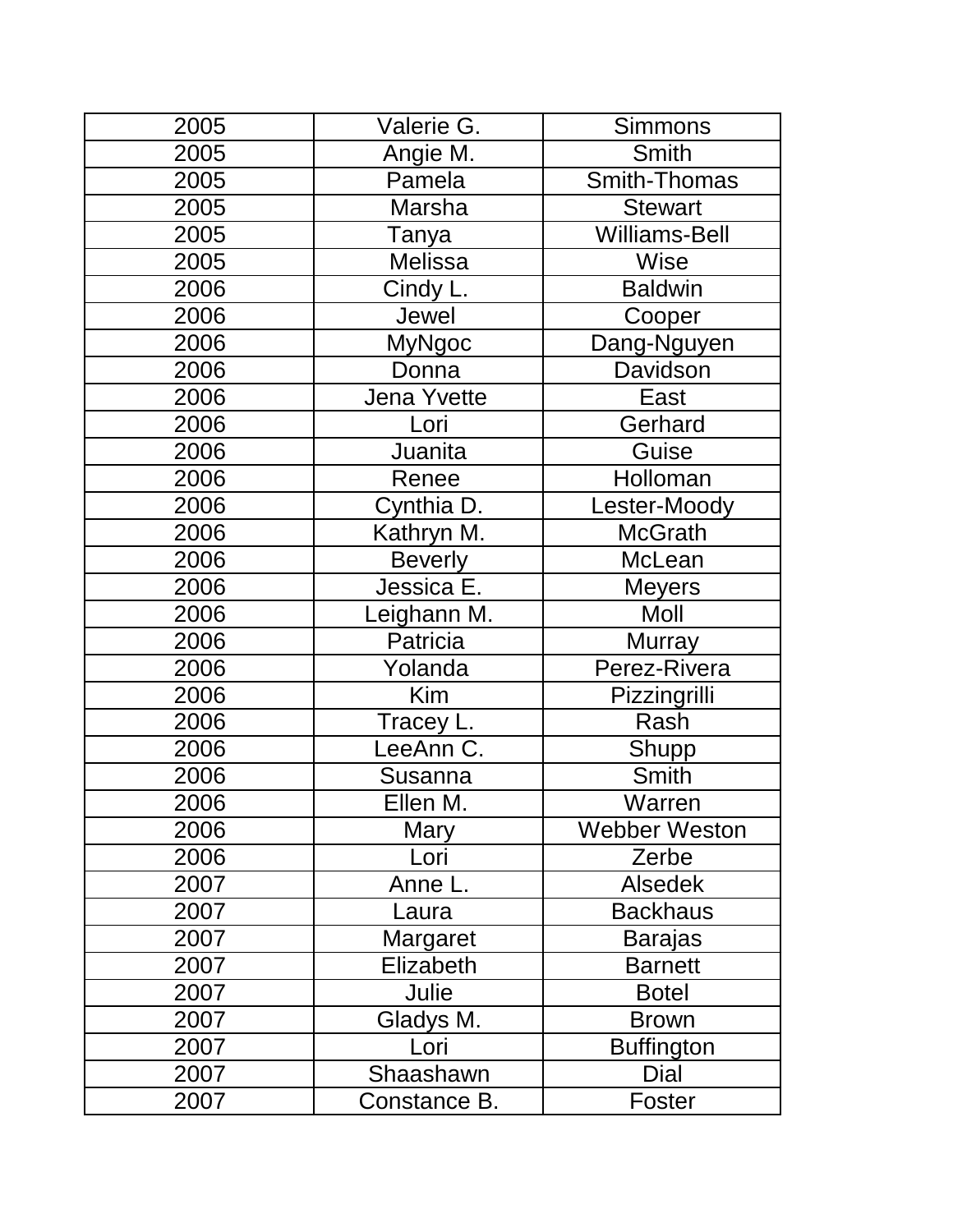| 2007 | Barbara B.         | Greenlee            |
|------|--------------------|---------------------|
| 2007 | <b>Suzanne</b>     | Jones               |
| 2007 | Lisa               | Katterman           |
| 2007 | Susan              | <b>Kelly-Dreiss</b> |
| 2007 | Evangelene         | <b>Kimber</b>       |
| 2007 | <b>Jennifer</b>    | Lentz               |
| 2007 | <b>Kelly</b>       | Lieblein            |
| 2007 | Maronetta          | <b>Miller</b>       |
| 2007 | Alexandra          | <b>Miller</b>       |
| 2007 | Janice             | Moore               |
| 2007 | Margarita          | Morales-Kearns      |
| 2007 | Juanita            | Mort                |
| 2007 | S. Christine       | <b>Mummert</b>      |
| 2007 | Debra A.           | Pierson             |
| 2007 | Morgan             | Plant               |
| 2007 | Patricia Patterson | Prim                |
| 2007 | Karen              | Rugen               |
| 2007 | Sharon             | Ryan                |
| 2007 | Sharon             | <b>Saunders</b>     |
| 2007 | Linda J.           | <b>Shorey</b>       |
| 2007 | Pat                | Vance               |
| 2007 | Deborah            | Vereen              |
| 2007 | Andrea             | Weikert             |
| 2008 | Marion C.          | Alexander           |
| 2008 | Kimberly           | Aquino              |
| 2008 | Edna               | <b>Baehre</b>       |
| 2008 | Kimberly           | Colonna             |
| 2008 | <b>Diane</b>       | Crawford            |
| 2008 | <b>Brenda</b>      | Dersham             |
| 2008 | Lynne              | <b>Dillard</b>      |
| 2008 | <b>Anne Deeter</b> | Gallaher            |
| 2008 | Nelly T.           | Gomez               |
| 2008 | <b>Betty</b>       | Hungerford          |
| 2008 | Norriene           | Koozer              |
| 2008 | Ruth               | Koup                |
| 2008 | <b>Diane</b>       | McNaughton          |
| 2008 | Judy               | Mecum               |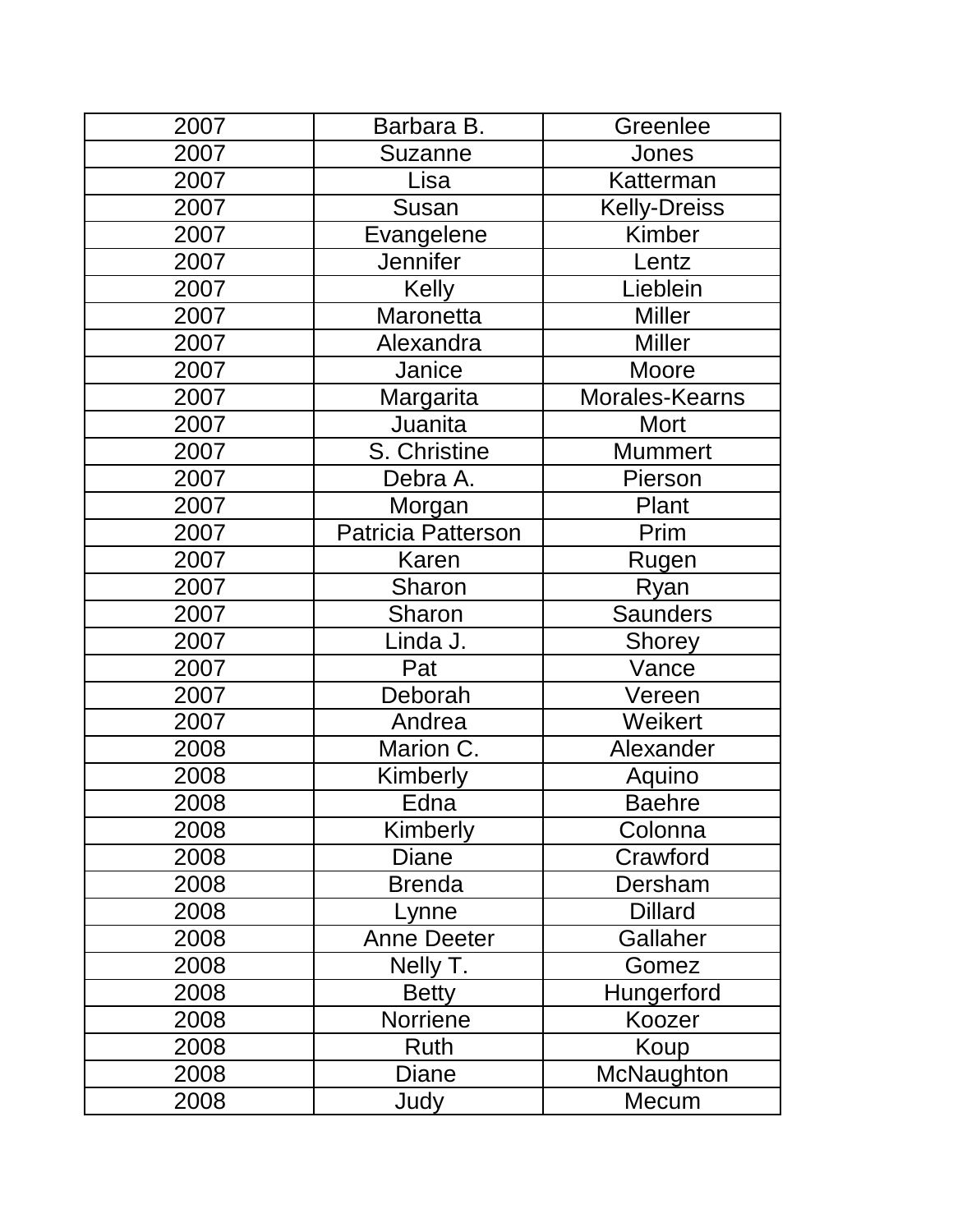| 2008 | <b>Tracy</b>   | Onorofsky            |
|------|----------------|----------------------|
| 2008 | Christine      | <b>Patrick</b>       |
| 2008 | Susan B.       | Pera                 |
| 2008 | Nancy C.       | <b>Resnick</b>       |
| 2008 | Laura          | <b>Reynolds</b>      |
| 2008 | Kay            | <b>Straw</b>         |
| 2008 | Cynthia        | <b>Todoroff</b>      |
| 2008 | <b>Kristal</b> | <b>Turner-Childs</b> |
| 2008 | Jill           | Walmer               |
| 2008 | <b>Beth</b>    | Zampogna             |
| 2009 | Jayne B.       | <b>Abrams</b>        |
| 2009 | Felicia L.     | Brown-Haywood        |
| 2009 | Jennifer A.    | Chambers, M.D.       |
| 2009 | Sheryl M.      | <b>Delozier</b>      |
| 2009 | Patricia L.    | Gadsden              |
| 2009 | Candy M.       | Gallaher             |
| 2009 | Carol          | <b>Green Rossi</b>   |
| 2009 | <b>Nicole</b>  | <b>Harris</b>        |
| 2009 | Roberta        | Hoffman              |
| 2009 | Beth A.        | Klahre               |
| 2009 | <b>Shelley</b> | <b>Mastrella</b>     |
| 2009 | S. Christine   | <b>Mummert</b>       |
| 2009 | Lisa A.        | Myers, CPA           |
| 2009 | Velma A.       | Redmond              |
| 2009 | Lisa A.        | Ritter, CPA, CFE     |
| 2009 | Susannah J.    | Rothman              |
| 2009 | Marie B.       | <b>Schleicher</b>    |
| 2009 | Joan           | <b>Silver</b>        |
| 2009 | Deborah M.     | Suder                |
| 2009 | Luanne E.      | Thorndyke, M.D.      |
| 2009 | Diane M.       | Tokarsky, Esq.       |
| 2009 | Staci L.       | Ulp                  |
| 2009 | Denise E.      | Zimmerman            |
| 2010 | Pastor Brenda  | Alton                |
| 2010 | Martha         | Averso               |
| 2010 | Tamara L.      | <b>Burket</b>        |
| 2010 | <b>Barbara</b> | Darkes, Esq.         |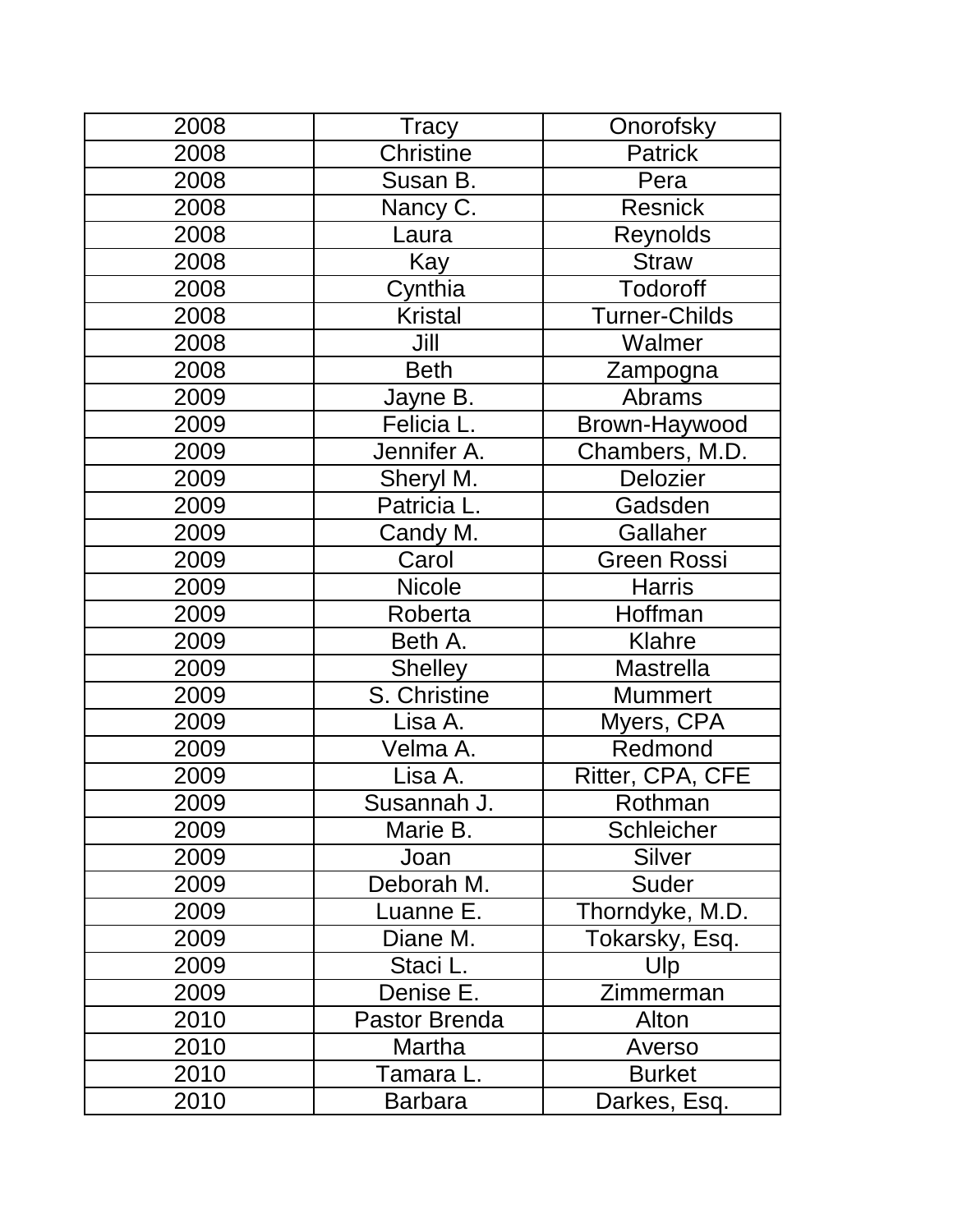| 2010 | Deborah C.             | Davis, DSW                  |
|------|------------------------|-----------------------------|
| 2010 | Elizabeth A.           | Dum                         |
| 2010 | Nancy                  | Durborow                    |
| 2010 | <b>Nancy</b>           | Eshelman                    |
| 2010 | Susan                  | Fotos                       |
| 2010 | Helena V.              | Gordon                      |
| 2010 | Monica A.              | Gould, MBA, CMC             |
| 2010 | Jean J.                | Grandon                     |
| 2010 | Robyn                  | Holder                      |
| 2010 | Patricia A.            | <b>Husic</b>                |
| 2010 | <b>Norah Griffiths</b> | Johnson                     |
| 2010 | Renée                  | Lieux                       |
| 2010 | Ann H.                 | Moffitt, ACFRE              |
| 2010 | Bridget E.             | Montgomery, Esq.            |
| 2010 | Annette                | Newcomb                     |
| 2010 | Kristi L.              | Orendi                      |
| 2010 | Kim                    | Ortenzio-Nielsen            |
| 2010 | Mary                   | Parsons                     |
| 2010 | Nancy                  | Rockey                      |
| 2010 | Shawn                  | <b>Scott</b>                |
| 2010 | Helen                  | Spence                      |
| 2010 | Fran                   | Verotsky                    |
| 2010 | Laura H.               | <b>Williams</b>             |
| 2010 | Jena                   | Wolgemuth                   |
| 2011 | Donna K.               | Anderson                    |
| 2011 | Dr. Irene              | Baird                       |
| 2011 | Janice                 | <b>Black</b>                |
| 2011 | Paula                  | <b>Bussard</b>              |
| 2011 | Olivia                 | Curcillo                    |
| 2011 | Gail M.                | D'Angelo                    |
| 2011 | Amy                    | Fox                         |
| 2011 | Sara F.                | Frailey, P.E.               |
| 2011 | <b>Babette</b>         | Freund                      |
| 2011 | Amma                   | Johnson                     |
| 2011 | Sally                  | Klein                       |
| 2011 | Sharon                 | Lane                        |
| 2011 | Lisa                   | <b>Pwis, MSN, RN, NEW-B</b> |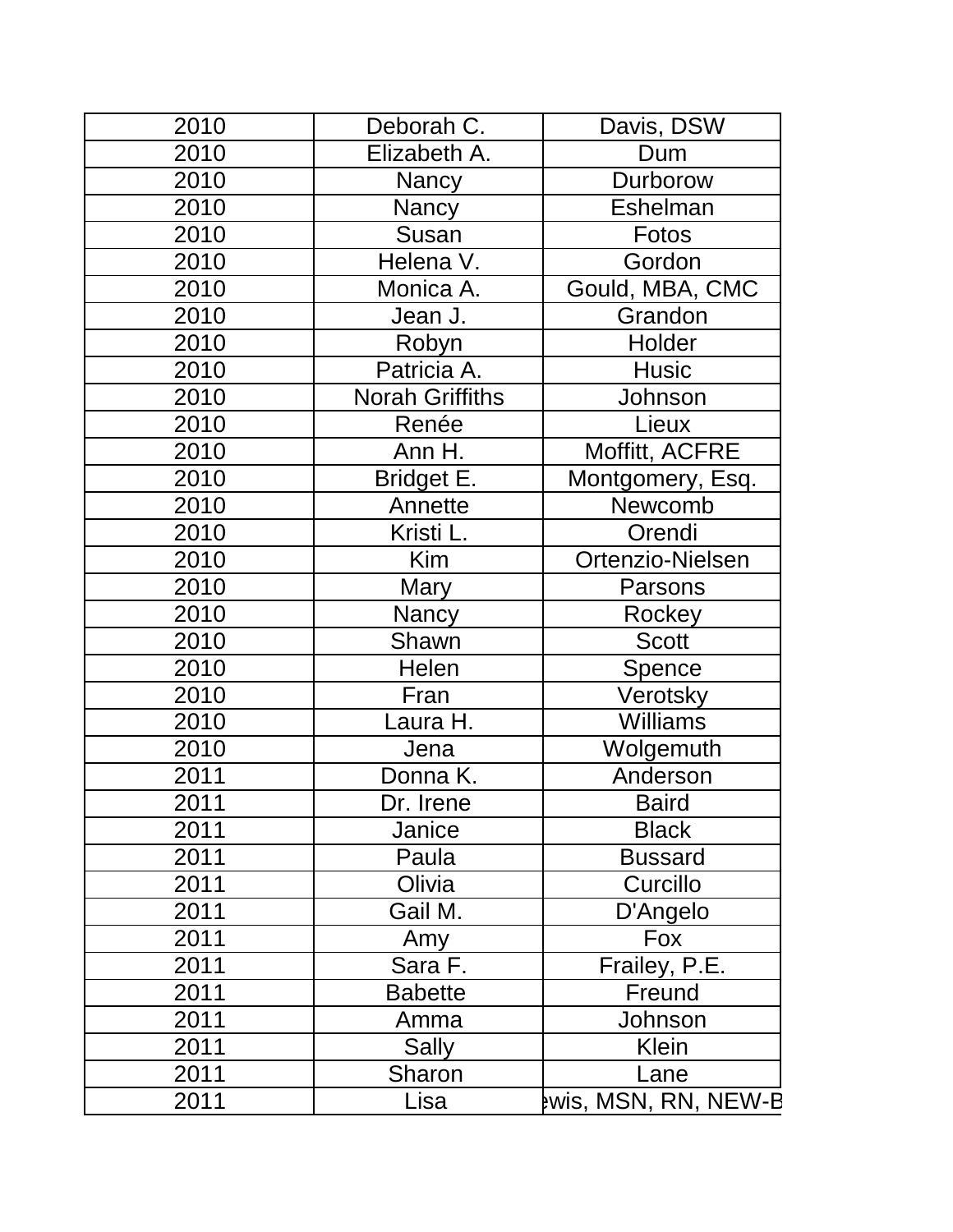| 2011 | Janel                | Leymeister             |
|------|----------------------|------------------------|
| 2011 | Renee C.             | <b>Mattei Myers</b>    |
| 2011 | Angela               | <b>Meyers</b>          |
| 2011 | Angela               | <b>Mitchell</b>        |
| 2011 | Barbara E.           | Ostrov, MD             |
| 2011 | Tracy                | Pawelski               |
| 2011 | Jeannine D.          | Peterson, MPA          |
| 2011 | <b>Michelle</b>      | Pila-Brogna            |
| 2011 | Gayle                | <b>Rife</b>            |
| 2011 | <b>Vicki</b>         | Riordan                |
| 2011 | Jennifer L.          | <b>Schultz</b>         |
| 2011 | Sandra Funt          | <b>Stefanic</b>        |
| 2011 | Leslie               | Weaver                 |
| 2011 | Jennifer E.          | Will                   |
| 2012 | Margie               | Adelmann               |
| 2012 | Susan L.             | Anthony                |
| 2012 | Sherry               | <b>Baskin</b>          |
| 2012 | Catherine            | Boyle, Esq.            |
| 2012 | <b>B.</b> Jeanine    | <b>Buford</b>          |
| 2012 | Debra                | Cotter                 |
| 2012 | <b>Judith</b>        | <b>Dillon</b>          |
| 2012 | Oralia Garcia        | Dominic, PhD           |
| 2012 | Joy B.               | Dougherty              |
| 2012 | Juanita              | <b>Edrington-Grant</b> |
| 2012 | <b>Cara Williams</b> | Fry                    |
| 2012 | Dorothy J.           | Gish, Ph.D.            |
| 2012 | Shawn                | Houser                 |
| 2012 | Judy                 | <b>Hricak</b>          |
| 2012 | Yvette               | Kane                   |
| 2012 | Gretchen             | Knaub                  |
| 2012 | Alma                 | Kretzing               |
| 2012 | Lady                 | Lockhart               |
| 2012 | Meada                | McAllister, MD         |
| 2012 | <b>Kristin</b>       | ∥cMahon, PharmD, MB.   |
| 2012 | Alexandra            | <b>Oles</b>            |
| 2012 | Linda                | Pheasant               |
| 2012 | Rebecca              | Price                  |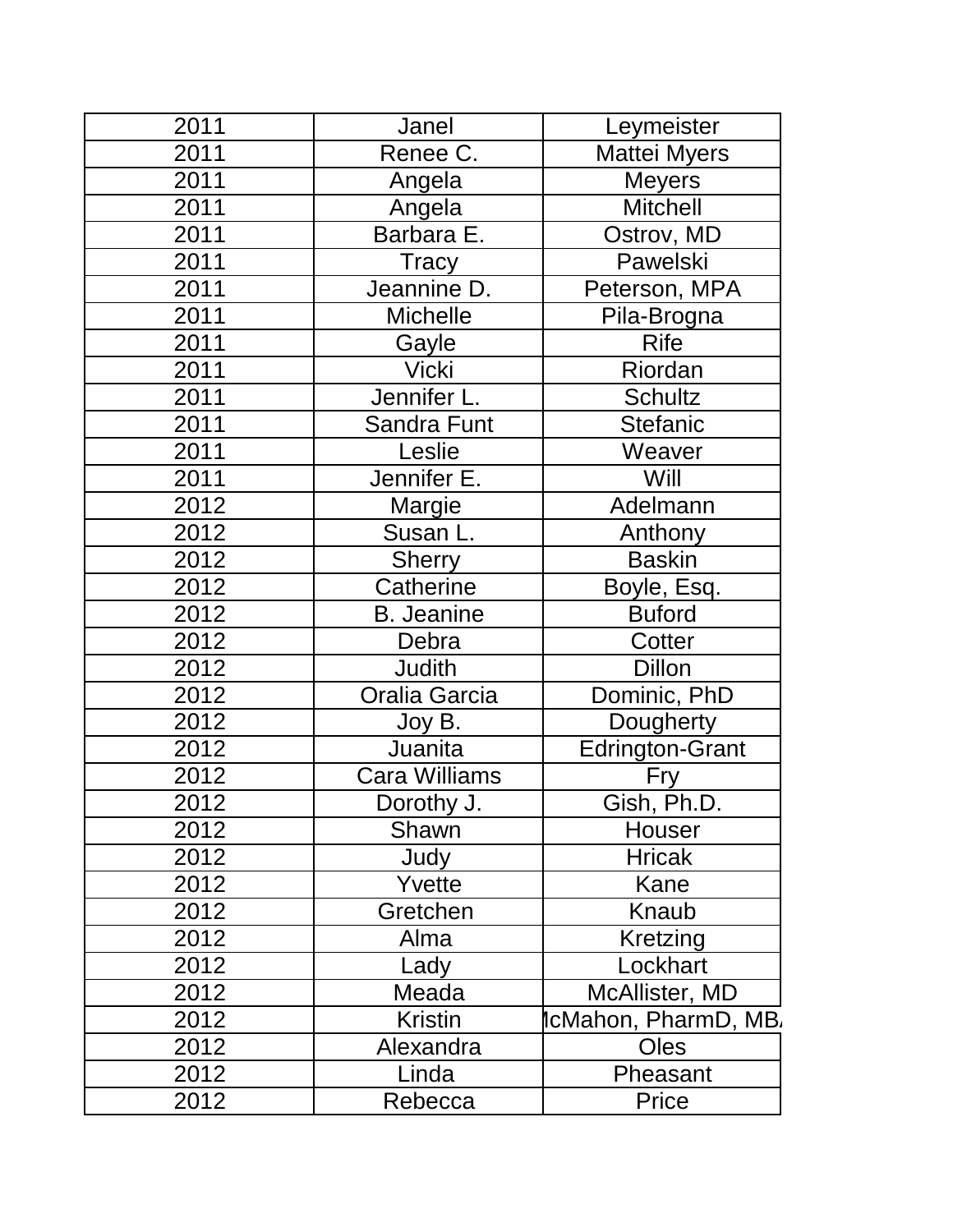| 2012 | Susan          | <b>Rzucidlo</b>       |  |
|------|----------------|-----------------------|--|
| 2012 | <b>Britta</b>  | <b>Schatz</b>         |  |
| 2012 | Barbara L.     | <b>Schell</b>         |  |
| 2012 | Sheryl         | <b>Simmons</b>        |  |
| 2012 | Julie          | Sullivan              |  |
| 2012 | Sarah C.       | Yerger                |  |
| 2012 | <b>Maddie</b>  | Young                 |  |
| 2013 | <b>Marisol</b> | Aviles de Ortiz       |  |
| 2013 | Alison         | <b>Ballantine</b>     |  |
| 2013 | Cate           | <b>Barron</b>         |  |
| 2013 | Elizabeth      | <b>Bates</b>          |  |
| 2013 | Marilyn        | <b>Bowers</b>         |  |
| 2013 | Lori           | <b>Clark Robinson</b> |  |
| 2013 | Cheryl         | Dellasega             |  |
| 2013 | Jennifer J.    | Doyle                 |  |
| 2013 | Susan          | <b>Eveland</b>        |  |
| 2013 | Amy            | Foerster              |  |
| 2013 | Jennifer K.    | Gallia                |  |
| 2013 | Peggy A.       | Grove                 |  |
| 2013 | Amy            | Hahn                  |  |
| 2013 | <b>Kristen</b> | Houser                |  |
| 2013 | Kandice        | Kerwin Hull           |  |
| 2013 | Louise         | <b>Kunkel</b>         |  |
| 2013 | <b>Dolly</b>   | Lalvani               |  |
| 2013 | Angela         | Liddle                |  |
| 2013 | Victoria       | Madden                |  |
| 2013 | Una            | <b>Martone</b>        |  |
| 2013 | <b>Sheri</b>   | <b>Matter</b>         |  |
| 2013 | Sandra         | Neydl                 |  |
| 2013 | Cynthia        | Reinhart              |  |
| 2013 | Jessica        | Sprajcar              |  |
| 2013 | Lecia          | <b>Stanley Jordan</b> |  |
| 2013 | Alicelyn       | <b>Watson Sleber</b>  |  |
| 2013 | Phebe J.       | West                  |  |
| 2014 | <b>Sheilah</b> | <b>Borne</b>          |  |
| 2014 | <b>Barbara</b> | <b>Bowker</b>         |  |
| 2014 | Alison         | Detar, CPSM           |  |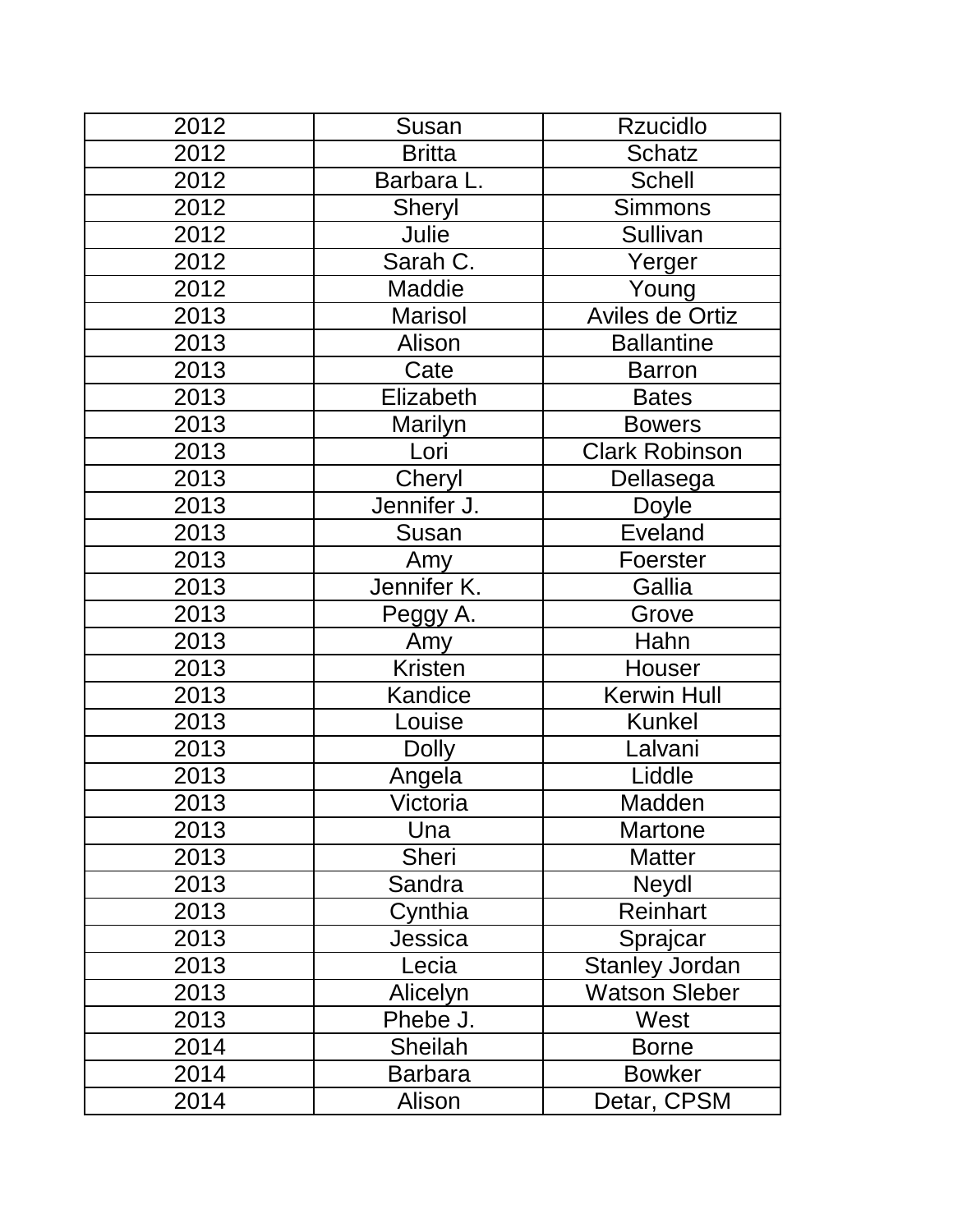| 2014 | <b>Vicki</b>           | Gesford               |
|------|------------------------|-----------------------|
| 2014 | Ann                    | Gormley               |
| 2014 | <b>Major Elizabeth</b> | Griner                |
| 2014 | <b>Kristin</b>         | Harper                |
| 2014 | Carlyn                 | <b>Hughes Chulick</b> |
| 2014 | Barbara E.             | <b>Jackson</b>        |
| 2014 | <b>Tracey</b>          | Jones                 |
| 2014 | Heather                | <b>Kelly</b>          |
| 2014 | Dr. Sybil              | Knight-Burney         |
| 2014 | Liz                    | Laribee               |
| 2014 | Giuseppina (Pina)      | <b>McCarthy</b>       |
| 2014 | Kathryn                | <b>McCorkle</b>       |
| 2014 | <b>Danielle</b>        | N. Prokopchak         |
| 2014 | Kathy                  | Peffer                |
| 2014 | Robin                  | Perry-Smith           |
| 2014 | Paula                  | <b>Sheaffer</b>       |
| 2014 | Ann                    | <b>Shields</b>        |
| 2014 | Rebecca                | <b>Stevenson</b>      |
| 2014 | Pearl                  | Sweeting              |
| 2014 | Rebecca                | <b>Thompson Haner</b> |
| 2014 | Evita                  | <b>Vidot-Cotta</b>    |
| 2014 | <b>Sharie</b>          | Young                 |
| 2015 | Van                    | <b>Baum</b>           |
| 2015 | <b>Kelly</b>           | <b>Brennan</b>        |
| 2015 | Dana                   | Chilson, Esq.         |
| 2015 | Jimetta                | Colston               |
| 2015 | Ruth                   | Cruz                  |
| 2015 | Renee                  | Custer                |
| 2015 | <b>Shamaine</b>        | Daniels, Esq.         |
| 2015 | Margaret               | Delmonico             |
| 2015 | Dr. Eleanor            | Dunham                |
| 2015 | <b>Jennifer</b>        | <b>Esser</b>          |
| 2015 | Patricia               | Hart                  |
| 2015 | Ashlyn                 | <b>Jackson</b>        |
| 2015 | Kathleen               | Koppenhaver           |
| 2015 | Maureen                | Lathrop               |
| 2015 | Dr. Jennifer           | McCall-Hosenfeld      |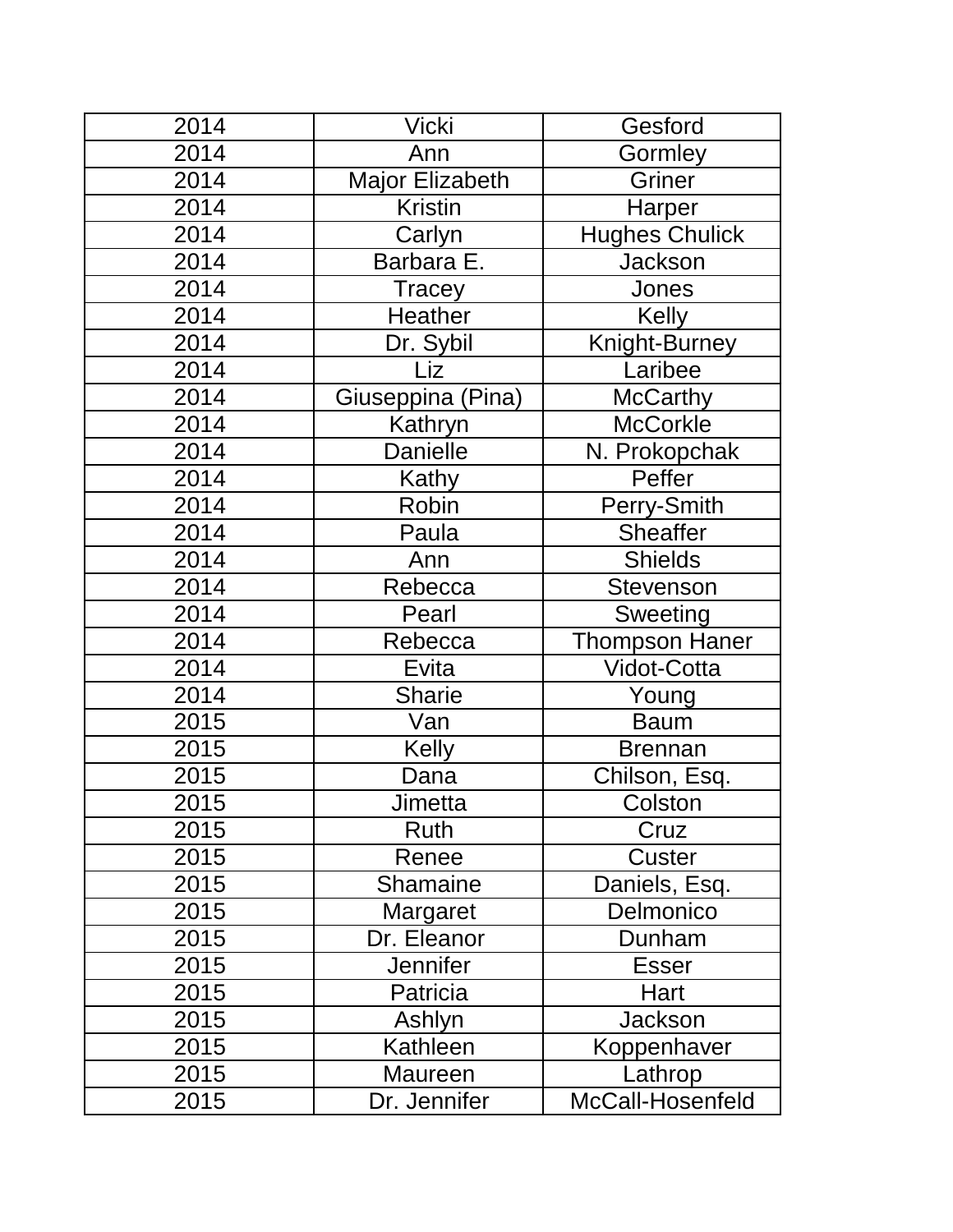| 2015 | Barbara R.      | McLemore, Esq.         |
|------|-----------------|------------------------|
| 2015 | <b>Diane</b>    | Naugle                 |
| 2015 | Jaime           | Novinger-Toigo         |
| 2015 | Jeannine        | Peterson               |
| 2015 | Martha          | Rougeux                |
| 2015 | Cynthia         | Tolsma                 |
| 2015 | Gloria          | <b>Vazquez Merrick</b> |
| 2015 | Julie           | Walter                 |
| 2015 | Ashley          | Weaver                 |
| 2015 | Sharon A.       | Woodward               |
| 2016 | Jacquelyn       | Anderson               |
| 2016 | Alison          | <b>Bach</b>            |
| 2016 | Gretchen        | <b>Ballard</b>         |
| 2016 | <b>Brittany</b> | <b>Brock</b>           |
| 2016 | Dr. Cynthia     | Chuang                 |
| 2016 | Julia           | Coelho                 |
| 2016 | Dr. Carol       | <b>Corlett Howard</b>  |
| 2016 | Linda           | <b>Dietzel</b>         |
| 2016 | Camille         | Erice                  |
| 2016 | Carol           | Gauker                 |
| 2016 | Suzanne         | Graney                 |
| 2016 | Diane C.        | Grove                  |
| 2016 | <b>Danielle</b> | Harper                 |
| 2016 | Rogette         | <b>Harris</b>          |
| 2016 | Amy             | <b>Helmuth</b>         |
| 2016 | Mary Kate       | Holder                 |
| 2016 | Regina          | King                   |
| 2016 | Margee          | Kooistra               |
| 2016 | Linda           | <b>Kreiser</b>         |
| 2016 | Tara            | Leo Auchey             |
| 2016 | Kelly           | Lick                   |
| 2016 | <b>Mary</b>     | <b>Miller</b>          |
| 2016 | Dawn            | <b>Milstead</b>        |
| 2016 | <b>Elaine</b>   | <b>Nissley</b>         |
| 2016 | Mary            | Oliveira               |
| 2016 | Jodie           | Ruediger               |
| 2016 | Lori            | Serratelli             |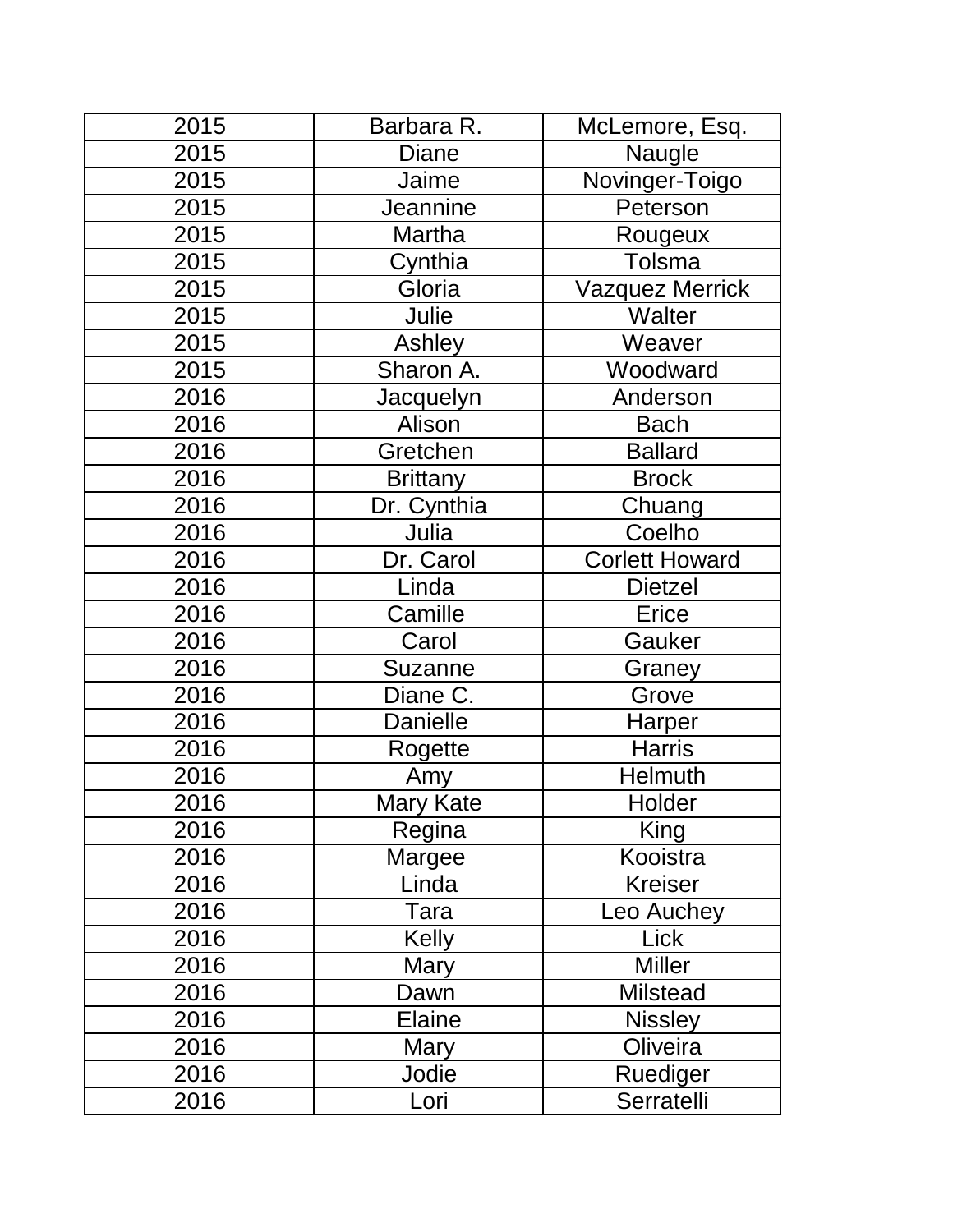| 2016 | Marla           | <b>Sheaffer</b>       |
|------|-----------------|-----------------------|
| 2016 | Dr. Patricia    | Silveyra              |
| 2016 | Joan            | Tracy                 |
| 2016 | eigh Ann M.     | Urban                 |
| 2016 | Judy            | Wray                  |
| 2016 | Debra L.        | Yates                 |
| 2017 | Joyce           | Acri                  |
| 2017 | Jorja           | <b>Barton</b>         |
| 2017 | Lisa            | <b>Benzie</b>         |
| 2017 | Jeanne          | <b>Donlevy Arnold</b> |
| 2017 | Kimberley       | Frank                 |
| 2017 | <b>Michelle</b> | Furjanic              |
| 2017 | Eileen          | <b>Hennrikus</b>      |
| 2017 | Melison         | Henson                |
| 2017 | Patricia        | <b>Higgins</b>        |
| 2017 | Kelley E.       | Kaufman               |
| 2017 | <b>Stacy</b>    | <b>Klann</b>          |
| 2017 | Amanda J.       | Lavis                 |
| 2017 | <b>Kelly</b>    | Light                 |
| 2017 | Tonya           | Lovelace              |
| 2017 | Parul           | Luthra                |
| 2017 | <b>Michele</b>  | <b>Maxwell</b>        |
| 2017 | Leslie          | <b>Meck</b>           |
| 2017 | Maria           | Medina                |
| 2017 | Christina       | Perrson               |
| 2017 | Victoria A.     | Reider                |
| 2017 | <b>Nicole</b>   | <b>Reilly</b>         |
| 2017 | Dr. Karen       | Scolforo              |
| 2017 | Dorothy M.      | <b>Scott</b>          |
| 2017 | Ruth            | <b>Shiffler</b>       |
| 2017 | Dr. Mary        | Simmonds              |
| 2017 | Sari            | <b>Stevens</b>        |
| 2017 | Casey           | Stokes-Rodriguez      |
| 2017 | Kathy           | Sweigert              |
| 2017 | Jennifer R.     | <b>Switzler</b>       |
| 2017 | Dr. Lisa        | <b>Torp</b>           |
| 2017 | Ann             | Van Dyke              |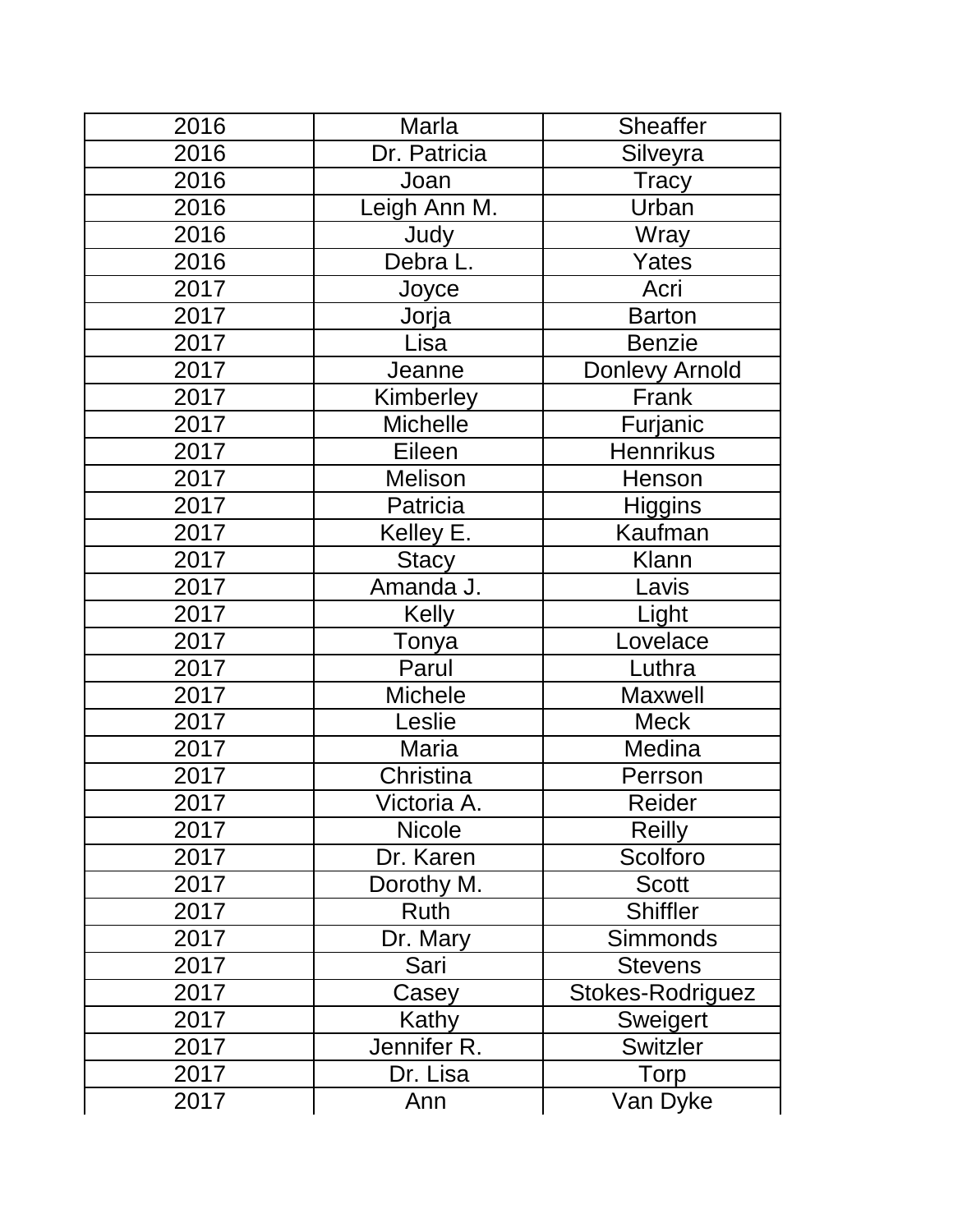| 2018 | Rubina         | Azizdin              |
|------|----------------|----------------------|
| 2018 | Crystal        | <b>Brown</b>         |
| 2018 | <b>Tiffany</b> | <b>Brown</b>         |
| 2018 | Patricia B.    | Cameron              |
| 2018 | Mary Ann       | Claraval             |
| 2018 | <b>Diana</b>   | Cooney               |
| 2018 | Kimberly       | Craig                |
| 2018 | Marsha R.      | Curry-Banks          |
| 2018 | Maria          | <b>DiSanto</b>       |
| 2018 | Marilyn        | Dowling              |
| 2018 | Janet          | Fararo               |
| 2018 | Carolyn        | Fogle                |
| 2018 | Asheleigh      | Forsburg             |
| 2018 | Constance B.   | Foster               |
| 2018 | Renu           | Joshi, M.D.          |
| 2018 | Ellen          | Kyzer                |
| 2018 | Autumn         | Lang                 |
| 2018 | Claudette      | <b>Mack</b>          |
| 2018 | Rachel E.      | <b>Mathias</b>       |
| 2018 | <b>Bitsy</b>   | <b>McCann</b>        |
| 2018 | Kathy          | <b>Morrison</b>      |
| 2018 | <b>Kristin</b> | Novinger             |
| 2018 | Tressia        | Pankewicz            |
| 2018 | Christine      | Pavlakovich          |
| 2018 | <b>Beth</b>    | Peiffer              |
| 2018 | Dr. Lavette    | <b>Renee Paige</b>   |
| 2018 | Karen          | Rousche              |
| 2018 | Crystal        | <b>Skotedis</b>      |
| 2018 | <b>Nicole</b>  | <b>Stezar Kaylor</b> |
| 2018 | <b>Natalie</b> | Wech                 |
| 2018 | Jillian        | <b>Williams</b>      |
| 2018 | <b>Judith</b>  | Windom               |
| 2018 | Laurie         | Zimmerman            |
| 2019 | Rebecca K.     | Boehmer              |
| 2019 | Terri          | <b>Bowling</b>       |
| 2019 | Gillian        | <b>Byerly</b>        |
| 2019 | Karen S.       | Cullings             |